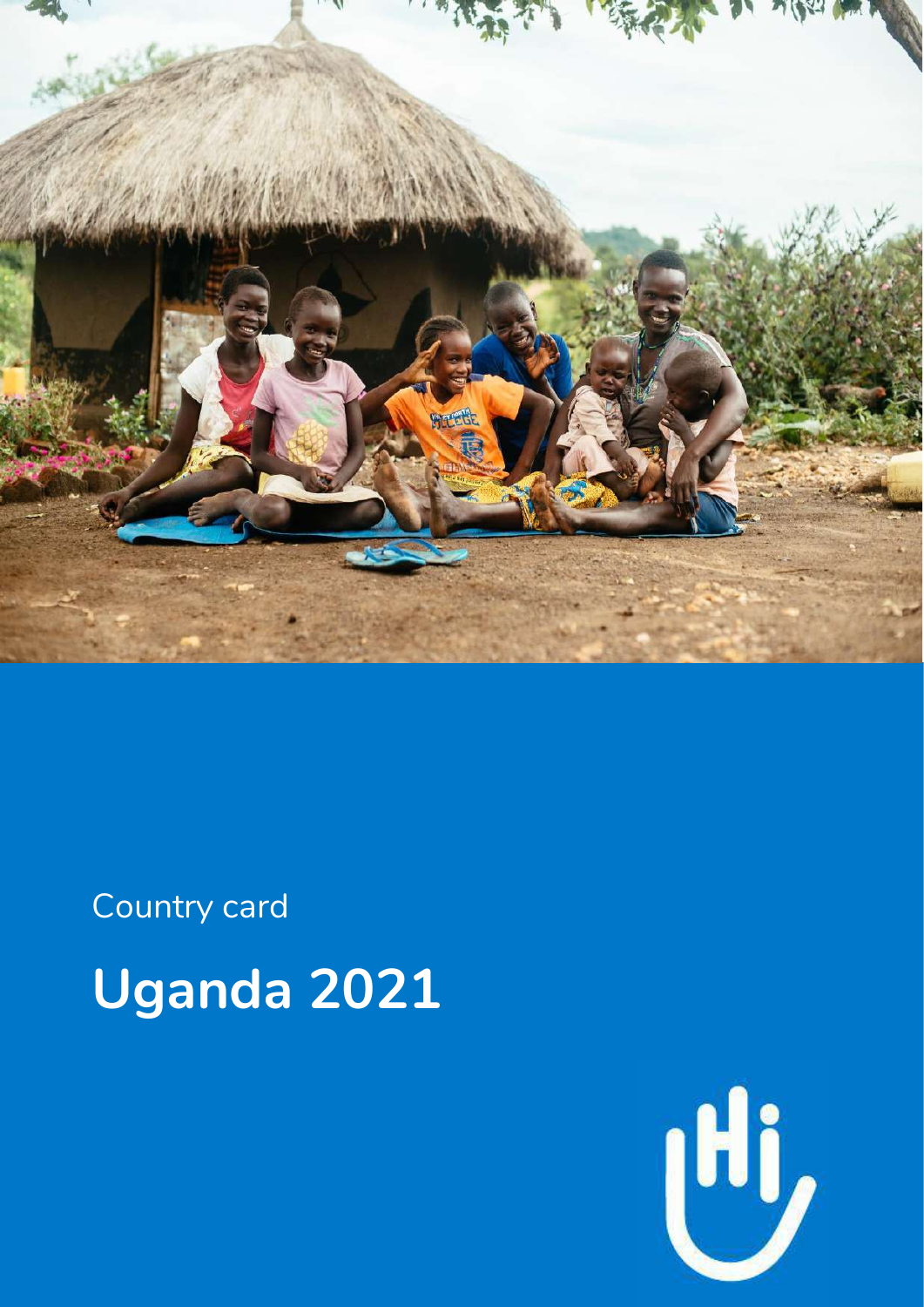

# **HI Team and intervention areas**

**The HI Uganda program consists of 130 staff members**



## **General data of the country**

### **a. General Data**

| <b>DATA</b>       | Uganda <sup>1</sup> | <b>Kenya</b> | <b>Belgium</b> |
|-------------------|---------------------|--------------|----------------|
| <b>Population</b> | 45.7                | 53.7         | 11.5           |
| <b>IHDI</b>       | 0.544               | 0.60         | 0.93           |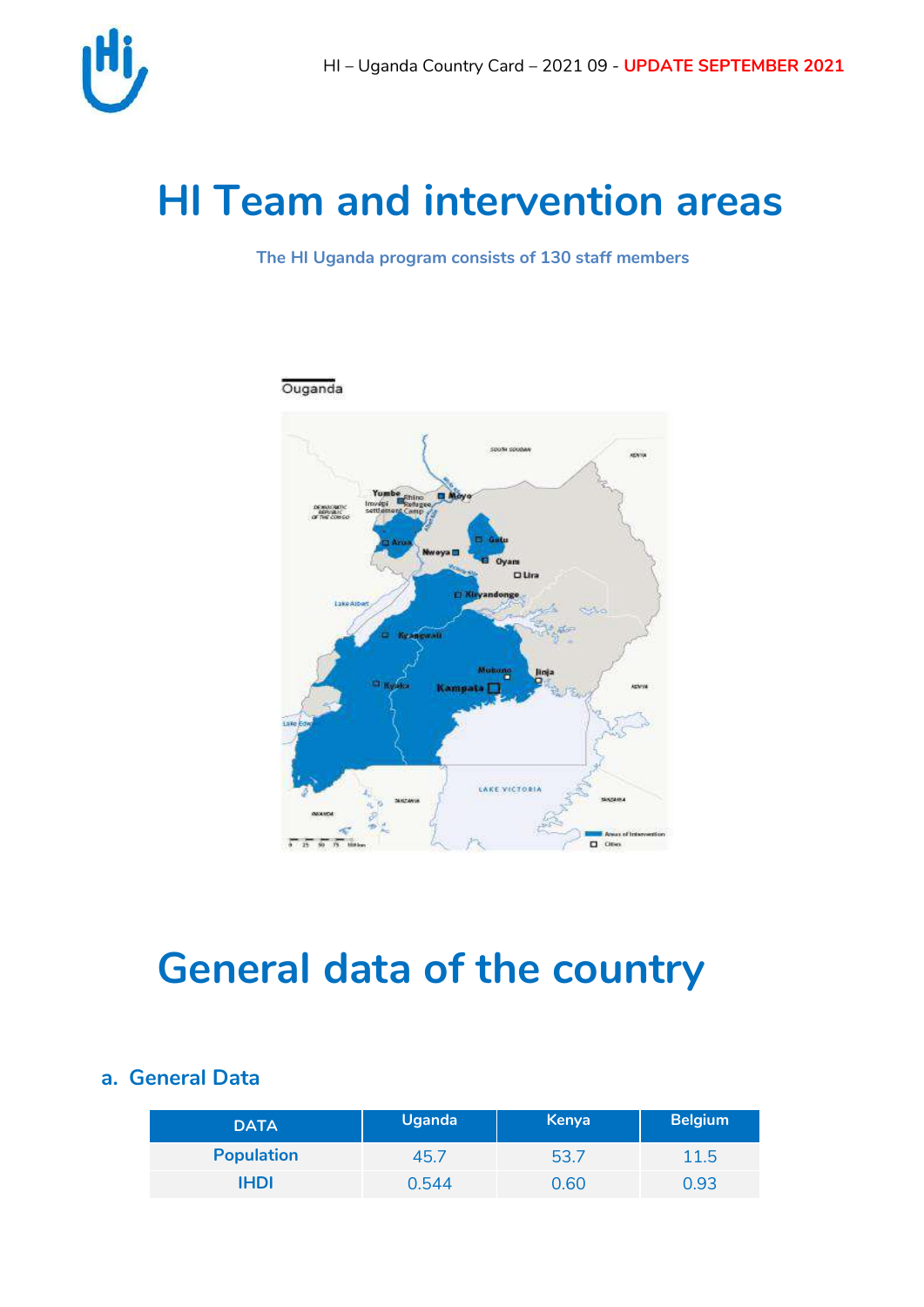

| <b>Gender-related</b><br>development Index             | 0.863     | 0.937   | 0.974  |
|--------------------------------------------------------|-----------|---------|--------|
| <b>Maternal mortality</b>                              | 375       | 342     | 5      |
| <b>GINI Index</b>                                      | 42.8      | 40.8    | 27.4   |
| <b>Population within</b><br><b>UNHCR</b> mandate       | 1.503.601 | 529,854 | 42,168 |
| <b>INFORM Index</b>                                    | 6.5       | 5.9     | 1.9    |
| <b>Fragile State Index</b>                             | 92.8      | 90.32   | 27.10  |
| <b>Public social protection</b>                        | 2.2       | 2.3     | 29.2   |
| <b>Net official development</b><br>assistance received | 2445.2    | 3244.8  | Ω      |

### **b. Humanitarian law instruments ratified by the country**

| <b>Humanitarian law instruments</b>                                | <b>Status</b>       |
|--------------------------------------------------------------------|---------------------|
| Mine Ban Treaty                                                    | Ratified 03/12/1997 |
| <b>Convention on Cluster Munitions</b>                             | Ratified 30/12/2017 |
| UN Convention on the Rights of<br><b>Persons with Disabilities</b> | Ratifed 25/09/2008  |
|                                                                    |                     |

### **c. Geopolitical analysis**

#### **Social/cultural/demographic elements**

Uganda is located in eastern [Africa,](https://en.wikipedia.org/wiki/Africa) in the heart of the [Great Lakes](https://en.wikipedia.org/wiki/Great_Lakes_(Africa)) region. The population is expected to reach 100 million by 2050. The annual urban growth rate of 5.2% is among the highest in the world and is expected to grow from 6.4 million (2014) to 22 million by 2040.

The continuous fighting and systematic violations of international and human rights in South Sudan and the Congo, in parallel with deteriorating conditions caused by several seasons of drought in the region has resulted in a massive increase in primarily South Sudanese and Congolese refugees arriving to Uganda since mid-2016.

#### **Political context**

In 1967, a new constitution proclaimed Uganda a republic and abolished the traditional kingdoms. The latest general elections were held in Uganda on 14 January 2021 to elect the President and Parliament, with the incumbent, President Museveni, retaining power.

#### **Economic elements**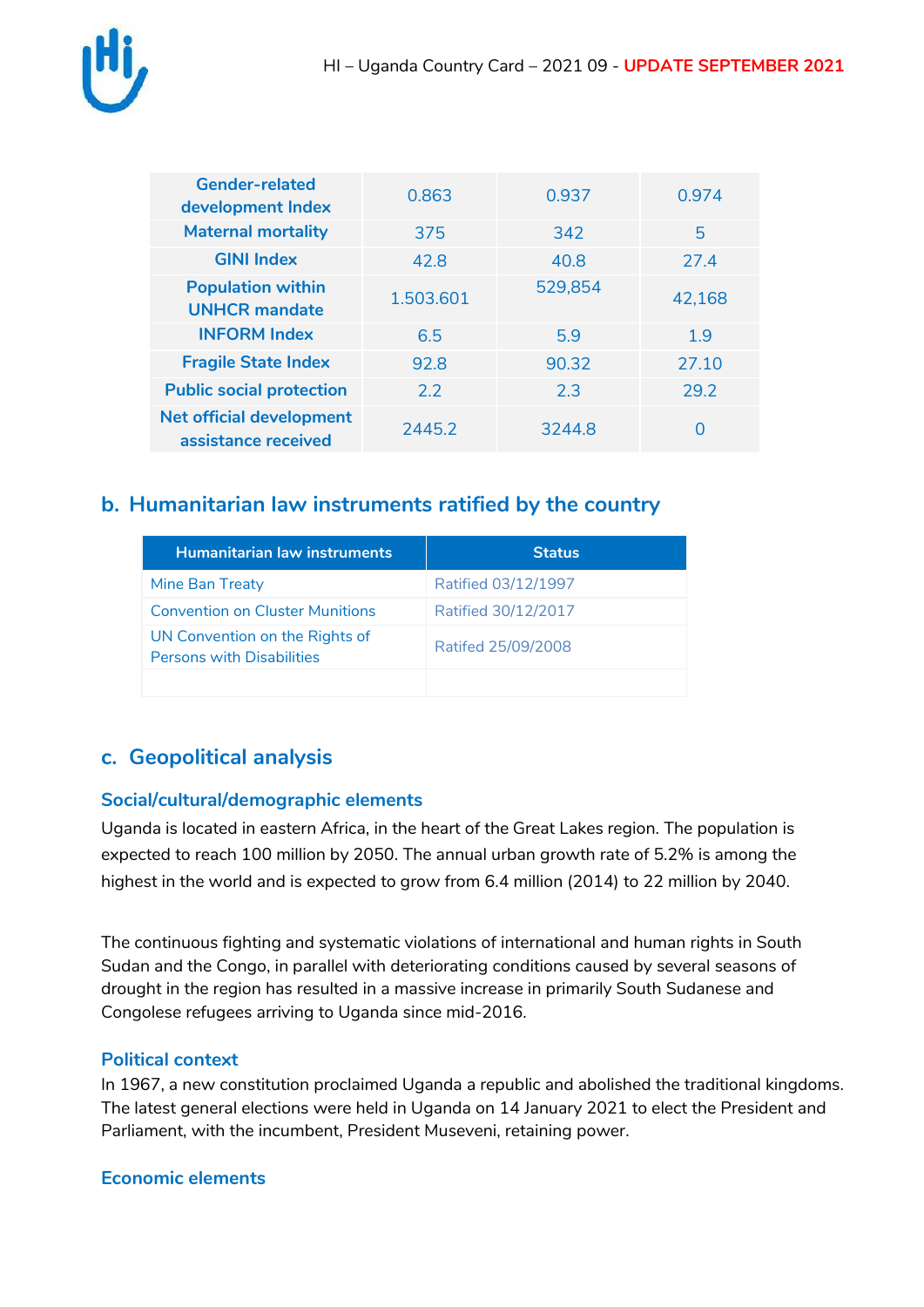

Uganda's economic growth has slowed since 2016, as government spending and public debt has grown. Uganda's budget is dominated by energy and road infrastructure spending, while Uganda relies on donor support for long-term drivers of growth, including agriculture, health, and education. The largest infrastructure projects are externally financed through concessional loans, but at inflated costs. As a result, debt servicing for these loans is expected to rise.

# **Summary of HI presence in the country**

HI was initially present in Uganda from 2009-2013, implementing a number of related projects including demining, mine risk education, physical rehabilitation for victims of war, and victims' assistance projects. HI was also active in the inclusive employment and livelihoods sectors. When Uganda was declared landmine free in 2012, HI closed the operation.

In May 2017 HI re-opened our Uganda programme in order to contribute to the South Sudanese and Congolese refugee response. Currently, we work across 8 refugee settlements, providing mental health and psychosocial support, physical rehabilitation, inclusive education and health services to vulnerable populations from host and refugee communities.

HI has also piloted an innovative 3D printing project, which provides 3D printed orthoses to refugees in Arua District.

Across the country, HI is now active in 13 Districts providing a mixture of humanitarian and development services, with 8 projects implemented in 2020.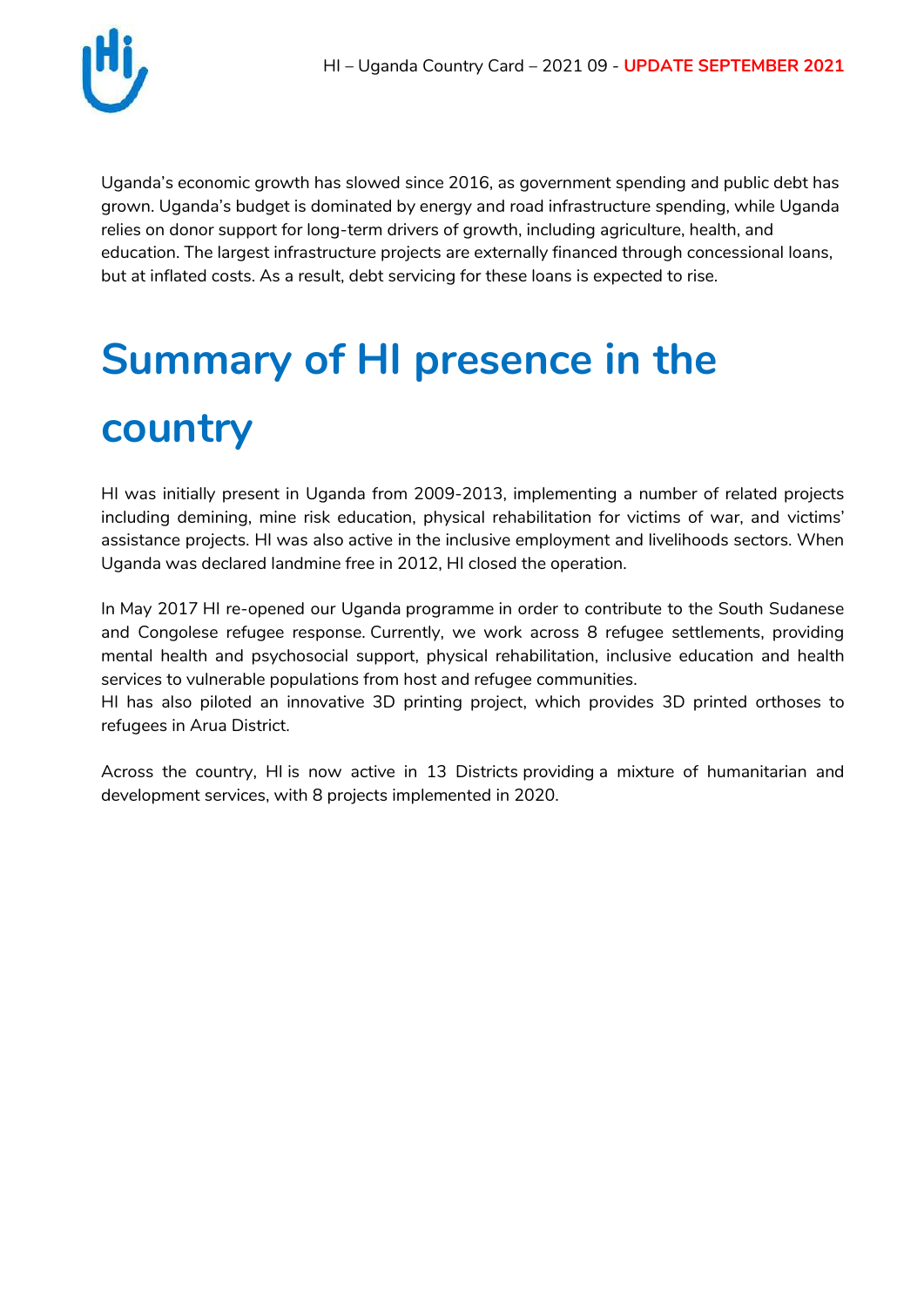

# **Overview of ongoing projects**

Sectors where HI conducts projects and focus on beneficiaries and operational partnerships

| Main sectors of<br>intervention and<br><b>Project title</b> | <b>Objective of</b><br>project in the<br>sector                                                                                                                                                                          | <b>Main activities</b>                                                                                                                                                                                                                                                                                                                                                                                                                                                                                                                                                                                                                                     | <b>Beneficiaries</b> | <b>Final</b><br><b>Beneficiaries</b>                                                                                                                                                                                                                                  | <b>Partner</b>                                        | <b>Location</b>                                                | <b>Dates of</b><br>beginning and<br>end of the<br>project and<br><b>Donors</b>               |
|-------------------------------------------------------------|--------------------------------------------------------------------------------------------------------------------------------------------------------------------------------------------------------------------------|------------------------------------------------------------------------------------------------------------------------------------------------------------------------------------------------------------------------------------------------------------------------------------------------------------------------------------------------------------------------------------------------------------------------------------------------------------------------------------------------------------------------------------------------------------------------------------------------------------------------------------------------------------|----------------------|-----------------------------------------------------------------------------------------------------------------------------------------------------------------------------------------------------------------------------------------------------------------------|-------------------------------------------------------|----------------------------------------------------------------|----------------------------------------------------------------------------------------------|
| Rehabilitation<br><b>Services</b>                           | $\bullet$ Improving<br>access to<br>rehabilitation<br>care for<br>refugees with<br>disabilities<br>through the<br>digitalization of<br>healthcare<br>pathways,<br>combined with<br>additive<br>production<br>(orthotics) | • Persons in need of orthotic treatment<br>are identified according to specific<br>criteria in their community, camps or<br>referral hospitals.<br>• Persons in need of orthotics follow a<br>comprehensive rehabilitation process,<br>receive a 3D printed device and are<br>able to use it properly:<br>A follow-up process is implemented<br>for the persons fitted with orthosis<br>• Continual on the job training is<br>conducted for the PT, OT and P&O<br>concerning the pathologies targeted<br>by the project<br>Capacity building sessions for the<br>Health professional in identification and<br>follow-up of persons in need of<br>orthosis. |                      | • 200 refugees<br>receiving 3D<br>printed orthoses;<br>• 150 additional<br>refugees registered<br>for the service:<br>• At least 5 health<br>professionals from<br>HI and Arua<br>Hospital and 4<br>community-based<br>volunteers trained<br>on digital<br>technology | CORSU Hospital,<br>Arua Regional<br>Referral Hospital | Arua District.<br>(Omugo and Imvepi<br>Refugee<br>Settlements) | July 1, 2021 -<br>June 30, 2022<br>Funded by:<br>Symphasis<br>Foundation & MAE<br>Luxembourg |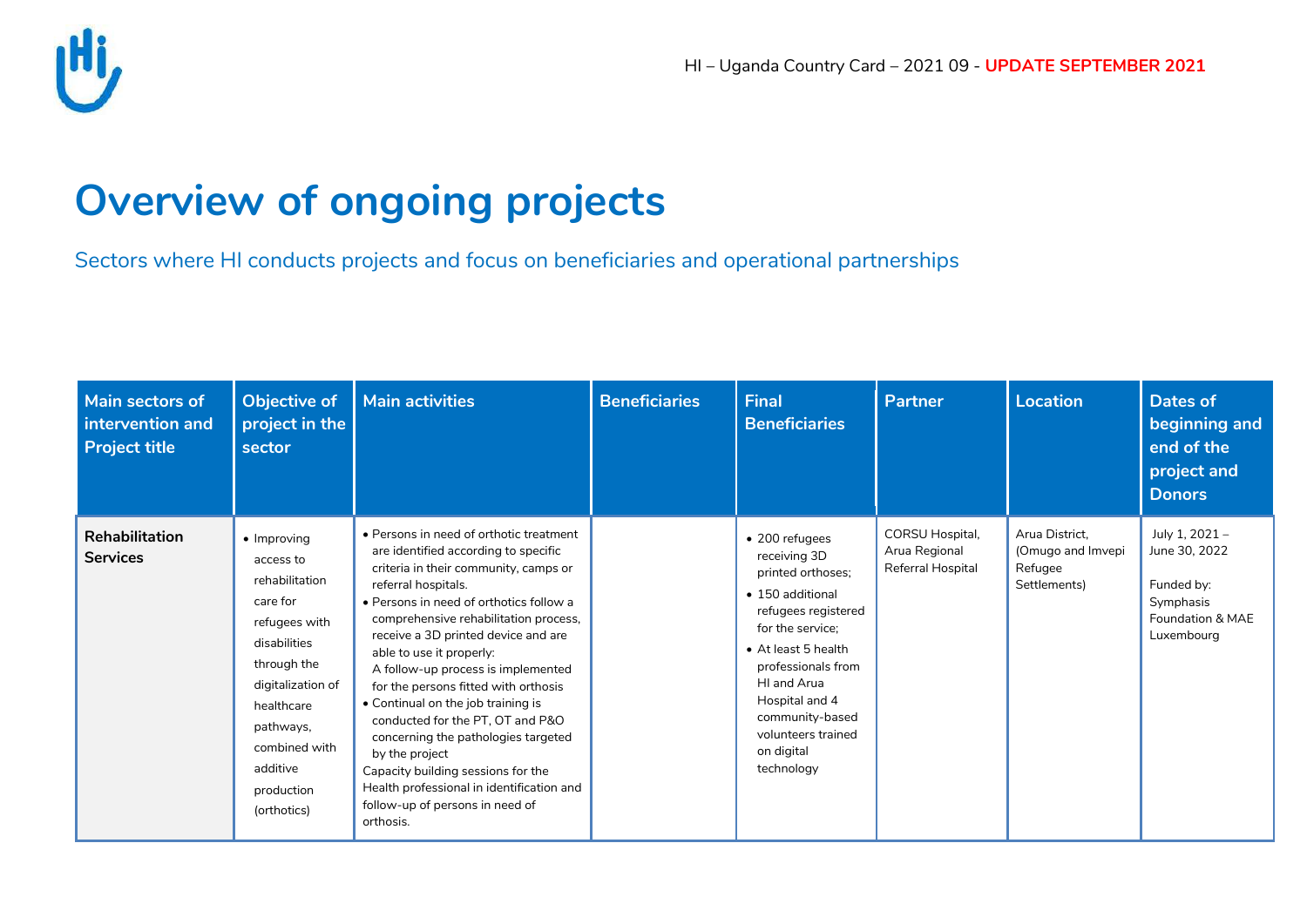|                                                  |                                                                                                                                                      | • Contribution to the development of<br>3D rehabilitation standards through<br>workshops<br>· Improvement of research knowledge<br>on cost-benefits of 3D assistive<br>technology, development of Technical<br>Standards and recommendations for<br>3D printing of orthosis and prosthesis<br>and related tele-rehabilitation<br>methods                                                                                                                                                                                                                                                                                                                                                                                                                                                       |                                                                             |                                                                             |                                                                                                |                                                               |                                                                                 |
|--------------------------------------------------|------------------------------------------------------------------------------------------------------------------------------------------------------|------------------------------------------------------------------------------------------------------------------------------------------------------------------------------------------------------------------------------------------------------------------------------------------------------------------------------------------------------------------------------------------------------------------------------------------------------------------------------------------------------------------------------------------------------------------------------------------------------------------------------------------------------------------------------------------------------------------------------------------------------------------------------------------------|-----------------------------------------------------------------------------|-----------------------------------------------------------------------------|------------------------------------------------------------------------------------------------|---------------------------------------------------------------|---------------------------------------------------------------------------------|
| Social & Inclusion/<br><b>Education services</b> | • Strengthening<br>Inclusive<br><b>Education in</b><br>schools to<br>increase access<br>to quality<br>education for<br>children with<br>disabilities | · Identification of school children with<br>disabilities - outreach, working with<br>local leaders and DPOs, partners,<br>sensitization of communities<br>• Conduct barrier facilitator<br>assessments to identify the specific<br>type of support required<br>• Activities to support children with<br>disabilities:<br>• Use of the Washington group to<br>screen children for functional<br>limitations<br>• Provision of comprehensive physical<br>and functional rehabilitation services<br>including Case Management,<br>Psychosocial Support, counselling,<br>physiotherapy, assistive devices and<br>referral to adapted medical services<br>for children with disabilities and their<br>family/caretaker<br>• Specific educational support to<br>children with disabilities regarding | 7,338 children with<br>disabilities<br>2,360 teachers<br>70 primary schools | 7,338 children with<br>disabilities<br>2,360 teachers<br>70 primary schools | Save the Children,<br>Norwegian<br>Refugee Council,<br>Plan International,<br>Finn Church Aid, | Arua, Obongi,<br><b>Yumbe Districts</b><br>(West Nile Region) | Jan 1, 2019 to<br>Dec 31, 2021<br>Funded by:<br><b>Education Cannot</b><br>Wait |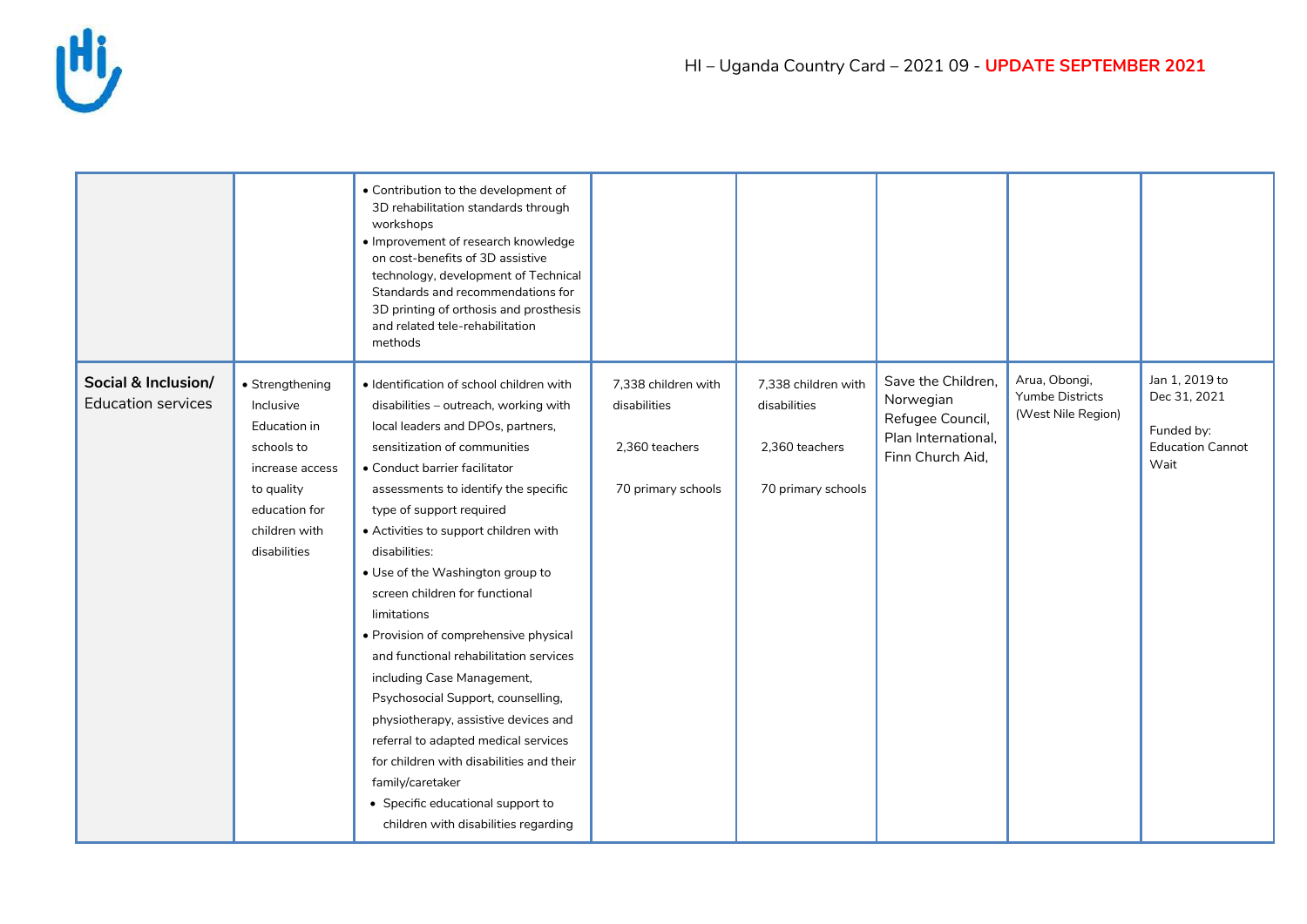

|                                                  |                                                                                                                                                                                                                                                                                                                                                                                                         | their needs including inclusive<br>remediation classes (open to all),<br>and provision of specific adapted<br>materials                                                                                                                                                                                                                                                                                                                                                                                                                                                                                                                                                                                                                                                                                                                                                      |                                                                                                       |                                                                |                                                                                              |                                                                                                                        |                                                                |
|--------------------------------------------------|---------------------------------------------------------------------------------------------------------------------------------------------------------------------------------------------------------------------------------------------------------------------------------------------------------------------------------------------------------------------------------------------------------|------------------------------------------------------------------------------------------------------------------------------------------------------------------------------------------------------------------------------------------------------------------------------------------------------------------------------------------------------------------------------------------------------------------------------------------------------------------------------------------------------------------------------------------------------------------------------------------------------------------------------------------------------------------------------------------------------------------------------------------------------------------------------------------------------------------------------------------------------------------------------|-------------------------------------------------------------------------------------------------------|----------------------------------------------------------------|----------------------------------------------------------------------------------------------|------------------------------------------------------------------------------------------------------------------------|----------------------------------------------------------------|
| Social & Inclusion/<br><b>Education services</b> | Conflict affected<br>children and<br>adolescents (host<br>and refugee) in<br>Western Uganda<br>and West Nile<br>Uganda have<br>access to quality<br>and inclusive<br>formal and non-<br>formal education.<br>This includes<br>distance learning<br>and opportunities<br>responsive to the<br>COVID-19<br>situation, which<br>provide protection<br>and improve well-<br>being and learning<br>outcomes. | • Support enrollment (new arrivals) and<br>reenrollment (children enrolled in<br>school prior to school closures)<br>through continuous implementation<br>of Transitional Learning Strategies<br>and the implementation of activities in<br>support of back to school campaigns<br>• Provision of teaching and learning<br>materials and school supplies for<br>Primary, Secondary and AEP<br>including adapted materials for<br>Children with disabilities<br>• Strengthening of Transitional<br>Pathways (school accessibility<br>audit)<br>• Provision of Inclusive Learning<br>Continuity for AEP, Primary and<br>Secondary Learners during School<br>Closures<br>• Continuous Teachers Professional<br>Development for AEP, Primary and<br>Secondary<br>• Capacity Building for DEOs for<br><b>Enhanced Education Planning and</b><br>Support/Budgeting and Supervision | Children with<br>disabilities and<br>adolescents girls are<br>particularly targeted<br>by the project | 80.120 final<br>beneficiaries (for all<br>consortium partners) | Save the Children,<br>Norwegian Refugee<br>Council,<br>War Child Holland.<br>Finn Church Aid | South West Uganda<br>(Kyaka II, Kyanwali<br>and Nakivale<br>settlements) & West<br>Nile (Imvepi, Rhino<br>settlements) | Apr. 1, 2021 to<br>March 31, 2022<br>Funded by:<br><b>ECHO</b> |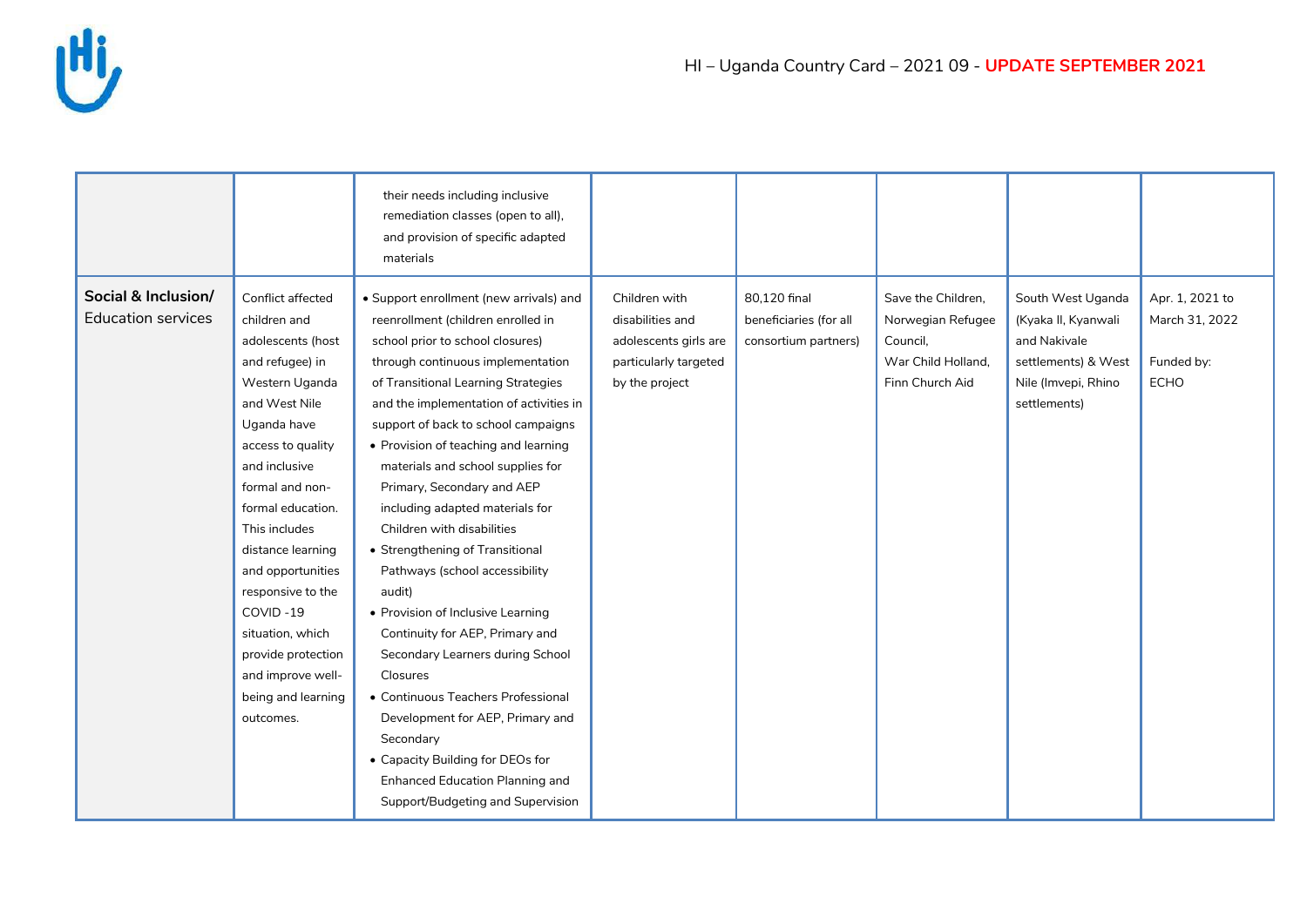

|                                          |                                                                                                                                                                                                                                                | • Advocacy of the finalization and<br>approval of Inclusive Education<br>Policy<br>• Enhance the functionality of Covid<br>19 Safety Mechanisms and<br>dissemination of education policies<br>and standards related to COVID-19<br>• Continuous provision of<br>MHPSS/PSS for AEP, Primary and<br>Secondary Learners,<br>caregivers/family                                                                                                                                                                                                                                               |                                                                                                                        |                                                                                                                                |                               |                                      |                                                                                                              |
|------------------------------------------|------------------------------------------------------------------------------------------------------------------------------------------------------------------------------------------------------------------------------------------------|------------------------------------------------------------------------------------------------------------------------------------------------------------------------------------------------------------------------------------------------------------------------------------------------------------------------------------------------------------------------------------------------------------------------------------------------------------------------------------------------------------------------------------------------------------------------------------------|------------------------------------------------------------------------------------------------------------------------|--------------------------------------------------------------------------------------------------------------------------------|-------------------------------|--------------------------------------|--------------------------------------------------------------------------------------------------------------|
| Social & Inclusion/<br>Economic services | To contribute to<br>Sustainable<br>Development<br>Goals 1 and 10<br>through the<br>expansion of<br>socio-economic<br>empowerment<br>and social<br>protection for<br>some of most<br>marginalised<br>and vulnerable<br>communities in<br>Uganda | -Inclusive market assessment,<br>income generating asset (IGA)<br>packages; technical skills training;<br>personal business plans and; bi-<br>monthly home coaching;<br>· Six-month consumption stipend,<br>healthcare subsidy, rehabilitation<br>for people with disabilities,<br>physiotherapy, psychosocial<br>support and improving access to<br>government and NGO safety nets<br>and services<br>· Financial literacy training and<br>creating inclusive village savings<br>and loans (VSLA) groups to<br>improve financial management<br>skills and positive savings<br>behaviour | 2,700 people aged<br>15 - 64 living in<br>ultra-poverty in rural<br>areas<br>(15% will be people<br>with disabilities) | 2,700 people<br>aged 15 - 64<br>living in ultra-<br>poverty in rural<br>areas.<br>(15% will be<br>people with<br>disabilities) | <b>BRAC Uganda,</b><br>NUWODU | Gulu, Kiryandongo,<br>Oyam and Nwoya | Aug 1, 2019 to<br>Dec 31, 2021<br>Funded by:<br>National Lottery<br>Commission,<br><b>Cartier Foundation</b> |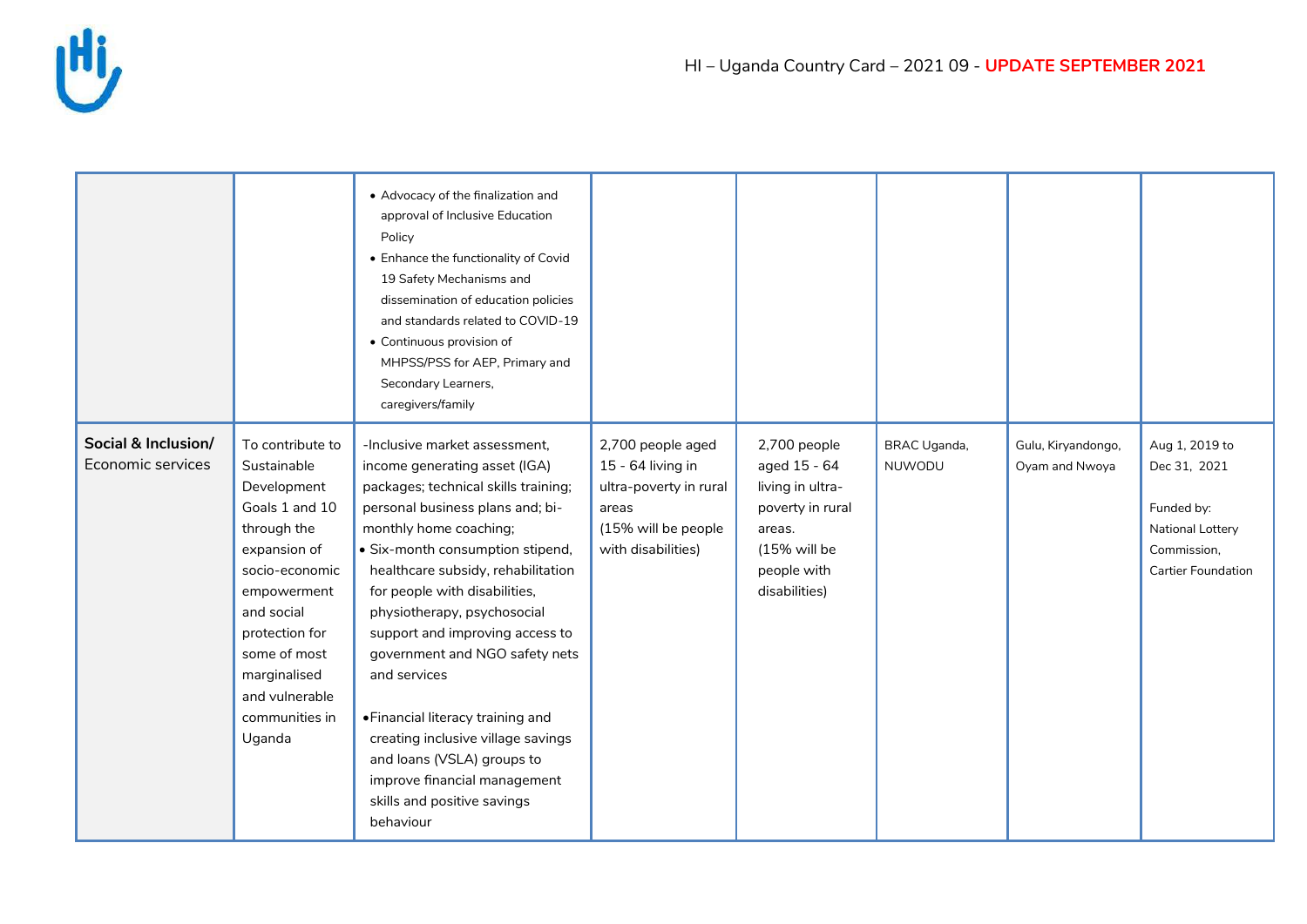

|                                                                                                                                     |                                                                                                                                                                                                                  | • Home coaching to provide<br>individual counselling and life-<br>skills, establishing Village Poverty<br><b>Reduction Committees (VPRCs)</b><br>and advocacy/social cohesion<br>activities;                                                                                                                                                                                                                                                                                                                                                                                                                                                                                                                      |                                                                                                                      |                                                                                                                         |                                                                  |                                                                                                                  |                                                           |
|-------------------------------------------------------------------------------------------------------------------------------------|------------------------------------------------------------------------------------------------------------------------------------------------------------------------------------------------------------------|-------------------------------------------------------------------------------------------------------------------------------------------------------------------------------------------------------------------------------------------------------------------------------------------------------------------------------------------------------------------------------------------------------------------------------------------------------------------------------------------------------------------------------------------------------------------------------------------------------------------------------------------------------------------------------------------------------------------|----------------------------------------------------------------------------------------------------------------------|-------------------------------------------------------------------------------------------------------------------------|------------------------------------------------------------------|------------------------------------------------------------------------------------------------------------------|-----------------------------------------------------------|
| <b>Prevention &amp;</b><br>Health/<br>Mental Health and<br>Psychosocial<br>Support (MHPSS)<br>Advocacy/<br>Inclusive<br>development | Congolese and<br>South Sudanese<br>refugees and<br>vulnerable host<br>communities in<br>Kyangwali,<br>Kyaka II and<br>Imvepi<br>settlements<br>have their basic<br>protection, and<br>mental health<br>needs met | • Provide individualised therapy<br>and case management for<br>highly specialised MHPSS<br>cases and people with high<br>psychological distress<br>• Provide MHPSS self-help<br>groups to persons in<br>psychosocial distress including<br>those with disabilities or caring<br>for persons with disabilities<br>• Provide physical and functional<br>rehabilitation services to<br>persons experiencing physical<br>and mobility limitations due to<br>disabilities, injuries, chronic<br>diseases or age<br>• Support the capacity of APEAL<br>staff and stakeholders (partner<br>NGOs, state and non-state<br>actors, volunteers, community<br>structures, leaders) in protection<br>mainstreaming principles, | 77,235 refugees<br>and host community<br>vulnerable people<br>(final beneficiaries<br>of all consortium<br>partners) | 77,235 refugees<br>and host<br>community<br>vulnerable people<br>(final beneficiaries<br>of all consortium<br>partners) | Save the Children,<br>CARE Uganda,,<br>IRC, War Child<br>Holland | South West<br>(Kyangwali and<br>Kyaka II refugee<br>settlements) and<br>West Nile (Imvepi<br>refugee settlement) | May 1, 2021 to<br>April 30; 2022<br>Donor:<br><b>ECHO</b> |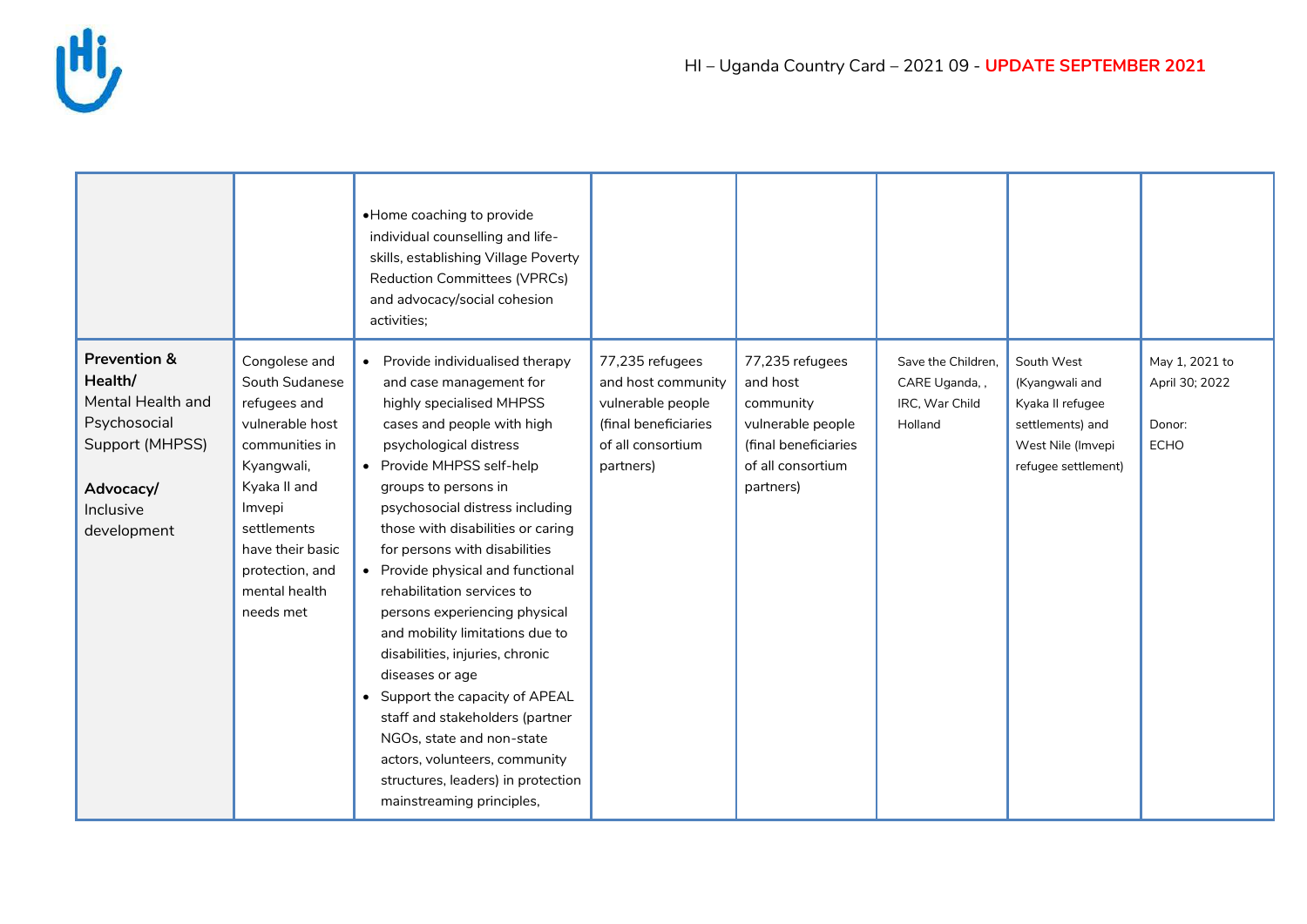

|                                                                                                                             |                                                                                                                                                                | disabilities, inclusion, MHM and<br>gender<br>• Support the implementation of<br>the AGD Policy and promote<br>better inclusion of persons with<br>disabilities in the response<br>through improved identification<br>processes by UNHCR using the<br>Washington Group Short Set of<br>Questions on Disability<br>(WGSSQ) |                                                                        |                                                                                                                                                    |                                                                                                                                                                             |                                                             |                                                               |
|-----------------------------------------------------------------------------------------------------------------------------|----------------------------------------------------------------------------------------------------------------------------------------------------------------|---------------------------------------------------------------------------------------------------------------------------------------------------------------------------------------------------------------------------------------------------------------------------------------------------------------------------|------------------------------------------------------------------------|----------------------------------------------------------------------------------------------------------------------------------------------------|-----------------------------------------------------------------------------------------------------------------------------------------------------------------------------|-------------------------------------------------------------|---------------------------------------------------------------|
| <b>Prevention &amp;</b><br>Health/<br>Sexual and<br>Reproductive<br>Health & Rights                                         | Women are able<br>to safely plan<br>pregnancies and<br>improve their<br>sexual and<br>reproductive<br>health,<br>particularly the<br>young and<br>marginalised | HI supports consortium members<br>to ensure that interventions are<br>inclusive of people with disability,<br>focusing on raising awareness and<br>training consortium operational<br>staff, providing technical<br>monitoring and advice, and<br>advocacy.                                                               | 1,365,549 (total<br>population served<br>by the project)               | 1,365,549 (total<br>population served<br>by the project)                                                                                           | Reproductive<br>Health Uganda,<br>IRC, Marie Stopes<br>Uganda, Options,<br>Development<br>Media Initiatives,<br>International<br>Planned<br>Parenthood<br>Federation (IPPF) | Arua, Yumbe, Mbale                                          | Jan 1, 2019 to<br>March 31, 2022<br>Funded by:<br><b>FCDO</b> |
| <b>Prevention &amp;</b><br>Health/<br>Mental Health and<br>Psychosocial<br>Support (MHPSS)/<br>Chronic or acute<br>pandemic | Contribute to the<br>preparedness<br>and response to<br>the primary and<br>secondary<br>impacts of<br>COVID-19 on<br>populations                               | • COVID activities:<br>• Mental Health and Psycho-<br>social Support<br>• Support Health Structures in<br>COVID response<br>• Cash transfers to vulnerable<br>households                                                                                                                                                  | 60,000 beneficiaries<br>(total population<br>served by the<br>project) | Refugee and host<br>communities living<br>in and around the<br>Imvepi settlement<br>and Rhino Camp<br>Settlement,<br>including Omugo<br>settlement | Plan International                                                                                                                                                          | West Nile region:<br>Arua. Terego, Madi<br>Okollo districts | Dec 1, 2020-<br>March 31, 2022<br>Funded by:<br><b>DGD</b>    |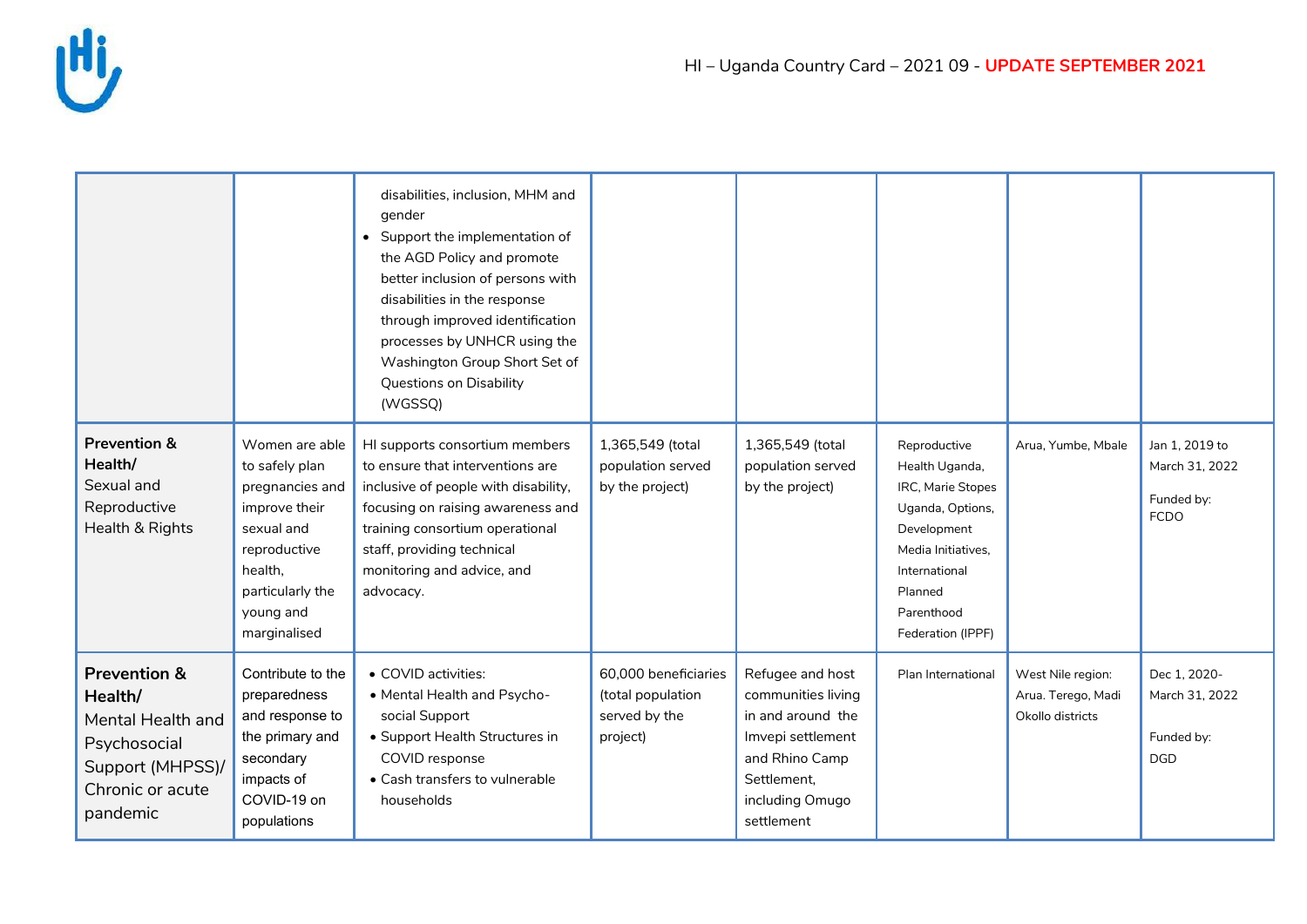

| identified in the<br>Social &<br>Global<br>Inclusion/<br>Humanitarian<br>Response Plan.<br>Economic<br>services/<br><b>Water Sanitation</b><br>and Hygiene<br>(WASH) |
|----------------------------------------------------------------------------------------------------------------------------------------------------------------------|
|----------------------------------------------------------------------------------------------------------------------------------------------------------------------|